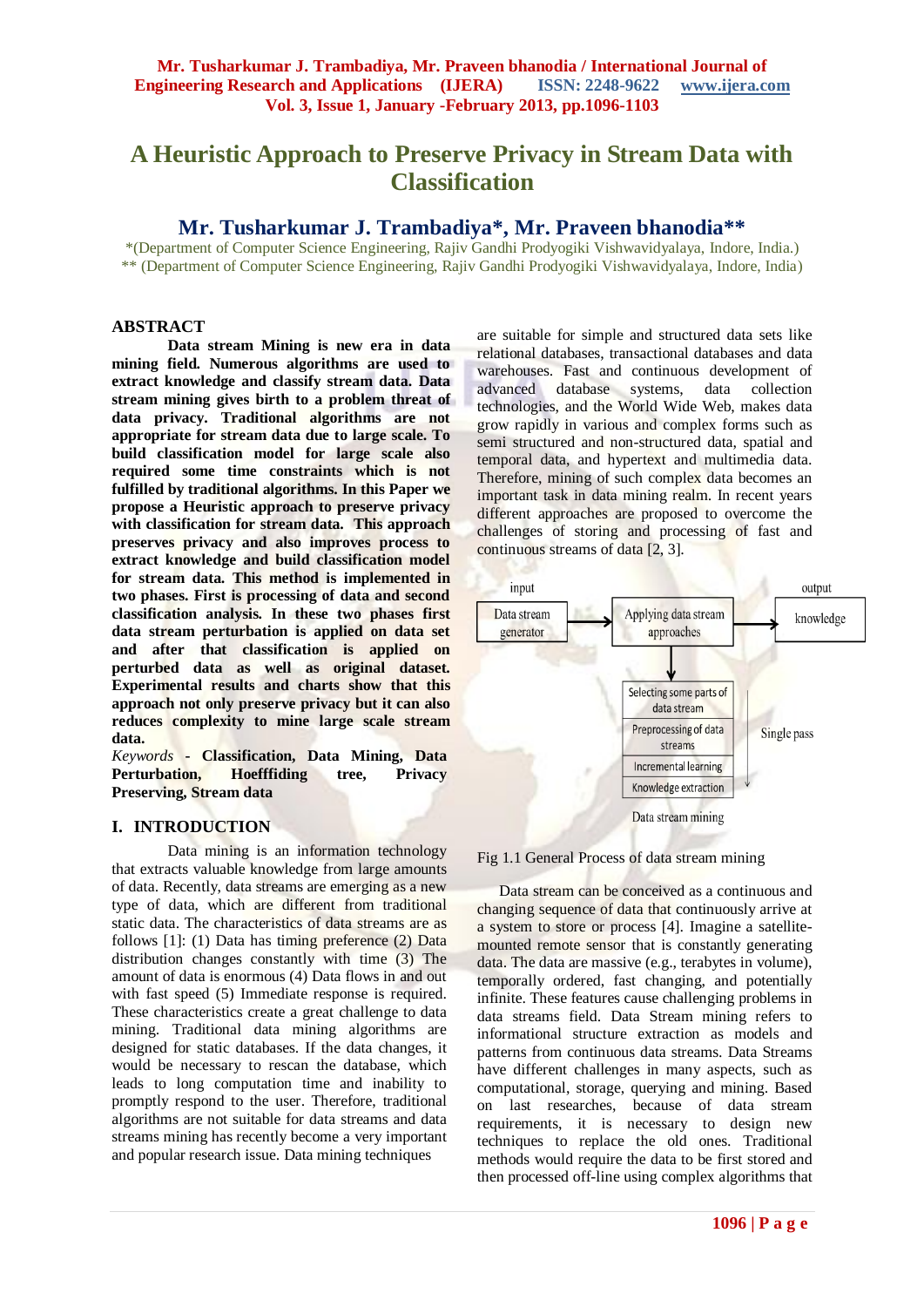make several pass over the data, but data stream is infinite and data generates with high rates, so it is impossible to store it. [5, 6]:

In, Traditional data mining techniques usually require Entire data set to be present, random access (or multiple passes) to the data, much time per data item. But there are some Challenges of stream mining that are Impractical to store the whole data, Random access is expensive, simple calculation per data due to time and space constraints.

Mining data streams is concerned with extracting knowledge structures represented in models and patterns in non-stopping streams of information. The general process of data stream mining is depicted in Fig. 1.1[7].

#### **II. DATA STREAM RELATED WORK**

A classification algorithm must meet several requirements in order to work with the assumptions and be suitable for learning from data streams. The requirements, numbered 1 through 4, are listed below. Also show in figure 2.1 [8]



Fig.2.1 Data stream classification cycle

- 1. Process an example at a time, and inspect it only once (at most)
- 2. Use a limited amount of memory
- 3. Work in a limited amount of time
- 4. Be ready to predict at any point

Figure 2.1 illustrates the typical use of a data stream classification algorithm, and how the requirements fit in. The general model of data stream classification follows these three steps in a repeating cycle: [8]

- 1. The algorithm is passed the next available example from the stream (requirement1).
- 2. The algorithm processes the example, updating its data structures. It does so without exceeding the memory bounds set on it (requirement 2), and as quickly as possible (requirement 3).

The algorithm is ready to accept the next example. On request it is able to supply a model that can be used to predict the class of unseen examples (requirement 4).

According to the way training data are obtained, the construction of a classification model can be distinguished into non-incremental learning and incremental learning.

- In non-incremental learning, after all data are completely collected, some of the data are selected as the training data to construct a classification model. This way of learning has higher computation cost and is unable to satisfy user requirements that need immediate response.
- In incremental learning, in contrast, not all of the training data are completely collected at once. Data that have been collected are used to construct a classification model, and then newly collected data are used to modify the classification model. With incremental learning the classification model can fit in the newest situation [9].

In the past, most of the classification applications adopted non-incremental learning. However, for several new applications, such as e-mail classification, schedule planning, intrusion detection, sensor networks, etc., non incremental learning is not appropriate due to the inability to obtain complete training data before constructing the classification model. If it is necessary to reconstruct the classification model whenever new data are obtained, the cost of model construction will increase tremendously. On the contrary, modifying the classification model to adapt to new data is a more efficient and feasible way. There are three categories of incremental learning.

- 1. The first category is learning without keeping instances [10]. Whenever new data are obtained, old data are abandoned. However, the classification model is not completely abandoned. Instead, new data are incorporated into the classification model. The disadvantage is that the classification model will forget some previously learned cases. Besides, the same training data set may produce different classification rules or decision trees because the order of obtaining data is different.
- 2. The second category is learning with partial instance memory. Maloof and Michalski [11] proposed the AQ-PM learning method, which stores data located near the rule boundary. Upon arrival, new data are combined with stored data as training data to modify the classification model.
- 3. The third category is learning with complete instances [12]. During the learning process, all stream data are preserved, and the data that are used to determine if the test attribute is still the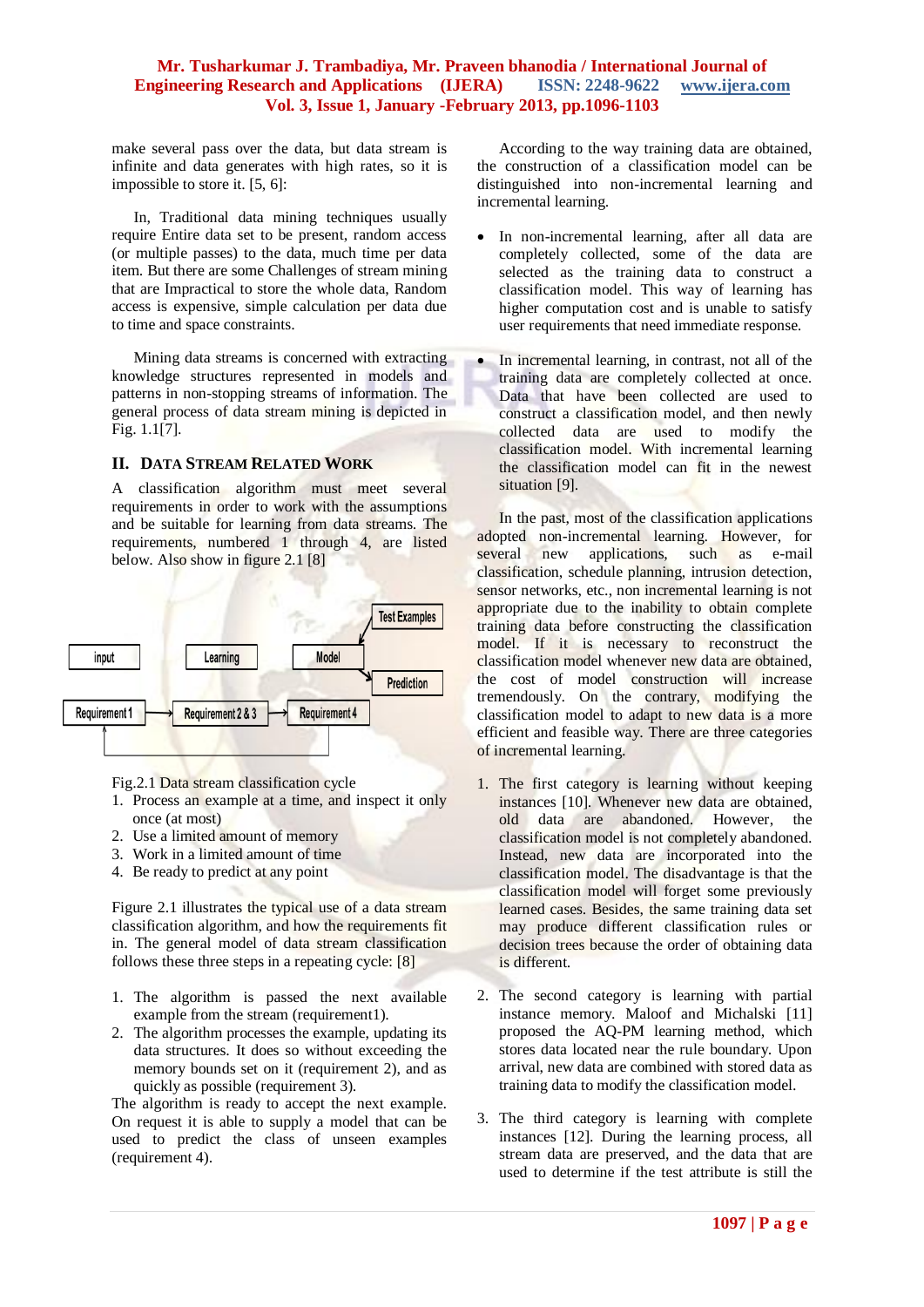best attribute are stored in each node. Upon arrival, new data are checked along with old data. If the test attribute is no longer the best attribute, some kind of modification mechanism will be activated to replace the test attribute.

In addition, Street and Kim [13] developed a streaming ensemble algorithm for classification. First, the algorithm splits data into several fix sized continuous chunks. Then, it constructs a classification model for each individual chunk. Finally, an ensemble classification model is constructed by combining several individual classification models.

The above mentioned methods are mainly for reducing the learning cost. For large amounts of data streams, it is also necessary to take the leaning time into consideration. Ddmingos and Hulten [14] proposed the *VFDT (Very Fast Decision Tree Learner*) algorithm to solve the problem of long learning time. The *VFDT* algorithm belongs to the third category of incremental learning and uses the statistical results of the Hoeffding bounds [15] to determine using fewer samples if the difference between the gain value of the best attribute and that of the second best test attribute is greater than a deviation value. When it is the case, it indicates that the best test attribute in the sample data can be used as the best test attribute of the whole data. Using this attribute as the test attribute in the root node, the remaining data are mapped to the leaf nodes according to the test in the root node and are used to select the test attributes in the leaf nodes. The main drawback of the *VFDT* algorithm is its inability to handle data distribution from different time. For many applications, new data are usually more important than old data. The *VFDT* algorithm does not consider the time of data, and hence cannot mine data from different time.

## **III. PROBLEM STATEMENT**

The goal is to transform a given data set into modified version that satisfies a given privacy requirement and preserves as much information as possible for the intended data analysis task. We can compare the classification characteristics in terms of less information loss, response time, and more privacy gain so get better accuracy of different data stream algorithms against each other and with respect to the following benchmarks:

- Original, the result of inducing the classifier on unperturbed training data without randomization.
- Perturbed, the result of inducing the classier on perturbed data (Perturbation based methods for privacy preserving perturb individual data values or the results of queries by swapping,

condensation, or adding noise.) but without making any corrections for perturbed. Show the graphically represent of above defined work in figure.3.1.



Fig 3.1: Framework for privacy preserving in data stream classification

## **IV. PROPOSED SOLUTION**

Data perturbation refers to a data transformation process typically performed by the data owners before publishing their data. The goal of performing such data transformation is two-fold. On one hand, the data owners want to change the data in a certain way in order to disguise the sensitive information contained in the published datasets, and on the other hand, the data owners want the transformation to best preserve those domain-specific data properties that are critical for building meaningful data mining models, thus maintaining mining task specific data utility of the published datasets [16]. The stage of data streams preprocessing uses perturbation algorithm to perturb confidential data. Users can flexibly adjust the data attributes to be perturbed according to the security need. Therefore, threats and risks from releasing data can be effectively reduced.

#### *Algorithm*: Data Perturbation

*Input*: An Original Dataset D<sub>S</sub> (Original Dataset) *Output*: A perturbed Dataset  $D_s'$  (perturb dataset) *Algorithm Step:*

- 1) Read Original Dataset **D**<sub>S</sub> file.
- 2) Select sensitive attribute among the entire numeric attribute.
- 3) If selected attribute is **S** then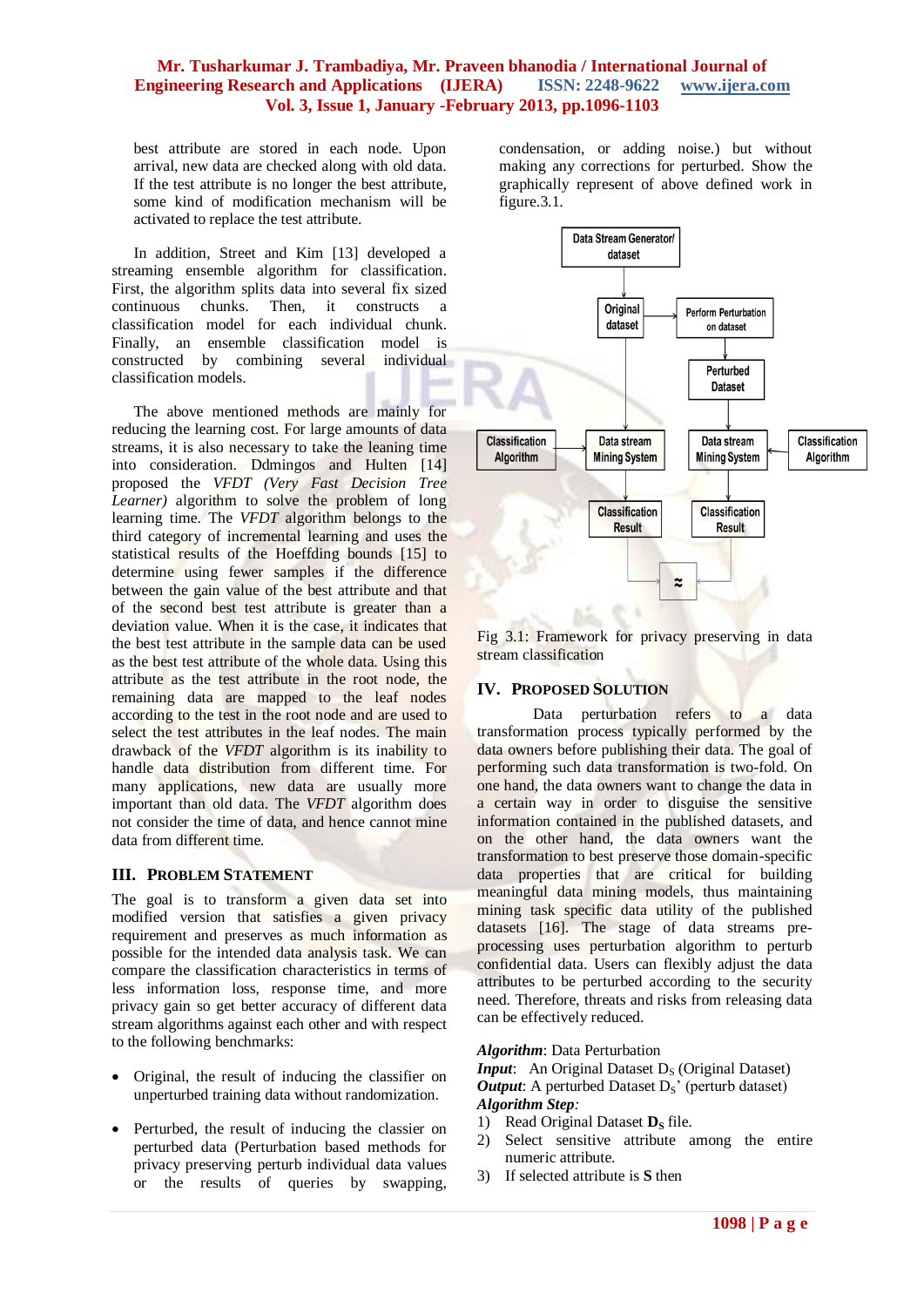- a. Assign window to S attribute (window store received dataset according to order of arrival)
- b. Suppose size of sliding window is *w*(selection of size at run time) than it contains only *w* tuples of selected attribute S values
- c. Find mean of *w* tuples per window.
- d. Replace first tuple of window by mean that we find in above step 3c.
- e. Remaining tuples remain as it is.
- f. Apply window means remove first tuple of window and insert next tuple from original dataset to end of window. So sliding window size remains same.
- 4) Again find mean of modified window so go to step 3(a) to 3(f) until all the values of attribute S is changed.

Then modified dataset save in .CSV or .ARFF file. Also called perturbed dataset **DS'.**

#### *Description about algorithm***:**

See following **sample** table 4.1 original dataset S and table 4.2 Perturbation dataset  $D_s$ ' in this table selected attribute S is **Salary**, so compare both table salary attribute those contain salary attribute original data and perturbed data.

TABLE 4.1

Original Dataset  $D_s$ , before applying Algorithm

| Record No.        | Age | <b>Education level</b> | <b>Salary</b> |
|-------------------|-----|------------------------|---------------|
|                   | 23  |                        | 53            |
| ി                 | 31  | 14                     | 55            |
| $\mathbf{\Omega}$ | 33  | 18                     | 62            |
|                   | 36  |                        | 49            |
|                   | 42  | 15                     | 63            |
|                   | 48  | 18                     | 70            |

TABLE 4.2

Perturbation dataset  $D_s$ <sup>2</sup>, After apply algorithm

| Record No.    | Age | <b>Education level</b> | <b>Salary</b> |
|---------------|-----|------------------------|---------------|
|               | 23  | 15                     | 57.5          |
|               | 31  | 14                     | 52.0          |
| $\mathcal{R}$ | 33  | 18                     | 57.5          |
|               | 36  | 11                     | 52.0          |
|               | 42  | 15                     | 62.0          |
|               | 48  | 18                     | 71.5          |

See Figure: 4.1 and following step 1 to step 3 are for basic concept of sliding window.

- 1. Apply window to selected attribute S (here selected attribute is Attribute1 contain window size is 6 Tuple1 to tuple6).
- 2. Find mean of attribute1 (mean of tuple1 to tuple6) and replace first value of window that is 12 by mean. And remaining tuple values are as it is.

Mean is 34.83 than replace first value from window by mean values 34.83 and remaining as it is. And slide window by 1 tuple so new window is from

tuple2 to tuple7. Then again find modified wind mean and replace until all values of attribute1 is change. See figure 4.2

Window of size 6 tuples

| Attribute1      | Attribute2 | Attribute3 | <br>Attribute n |
|-----------------|------------|------------|-----------------|
|                 |            |            |                 |
| $\overline{+2}$ |            |            |                 |
| 523             |            |            |                 |
| 34              |            |            |                 |
| 53              |            |            |                 |
| 43              |            |            |                 |
| 44              |            |            |                 |
| 55              |            |            |                 |
| 66              |            |            |                 |
| 56              |            |            |                 |
| 75              |            |            |                 |

Fig 4.1: window concept (1)

Window of size 6 tuples

|                    | Attribute1 | Attribute2 | Attribute3 | Attribute n |
|--------------------|------------|------------|------------|-------------|
|                    |            |            |            |             |
| Tuple1             | 34.83      |            |            |             |
| Tuple <sub>2</sub> | $-23$      |            |            |             |
| Tuple3             | 34         |            |            |             |
| Tuple4             | 53         |            |            |             |
| Tuple5             | 43         |            |            |             |
| Tuple6             | 44         |            |            |             |
| Tuple7             | 55         |            |            |             |
| Tuple8             | 66         |            |            |             |
|                    | 56         |            |            |             |
| Tuple <sub>n</sub> | 75         |            |            |             |
|                    |            |            |            |             |

Fig 4.2: window concept (2)

#### **V. EXPERIMENTAL SETUP AND RESULT**

We have conducted experiments to evaluate the performance of data perturbation method. We choose generated Database. Generate a dataset from Massive Online Analysis (MOA) Framework [24,25]. And use the Agrawal dataset generator. We use Waikato Environment for Knowledge Analysis (WEKA) [26] tool that is integrated with MOA to test the accuracy of *Hoeffding tree algorithm*. The data perturbation algorithm implemented by a separate Java program.

#### **Following are the basic step for how to perform whole experiment.**

- *Step1.* Generate a dataset or take a dataset. In this step we are generate the dataset from MOA generator or take a dataset from UCI data repository.
- *Step2.* Apply the algorithm on dataset and generate perturbed dataset. In this step we apply the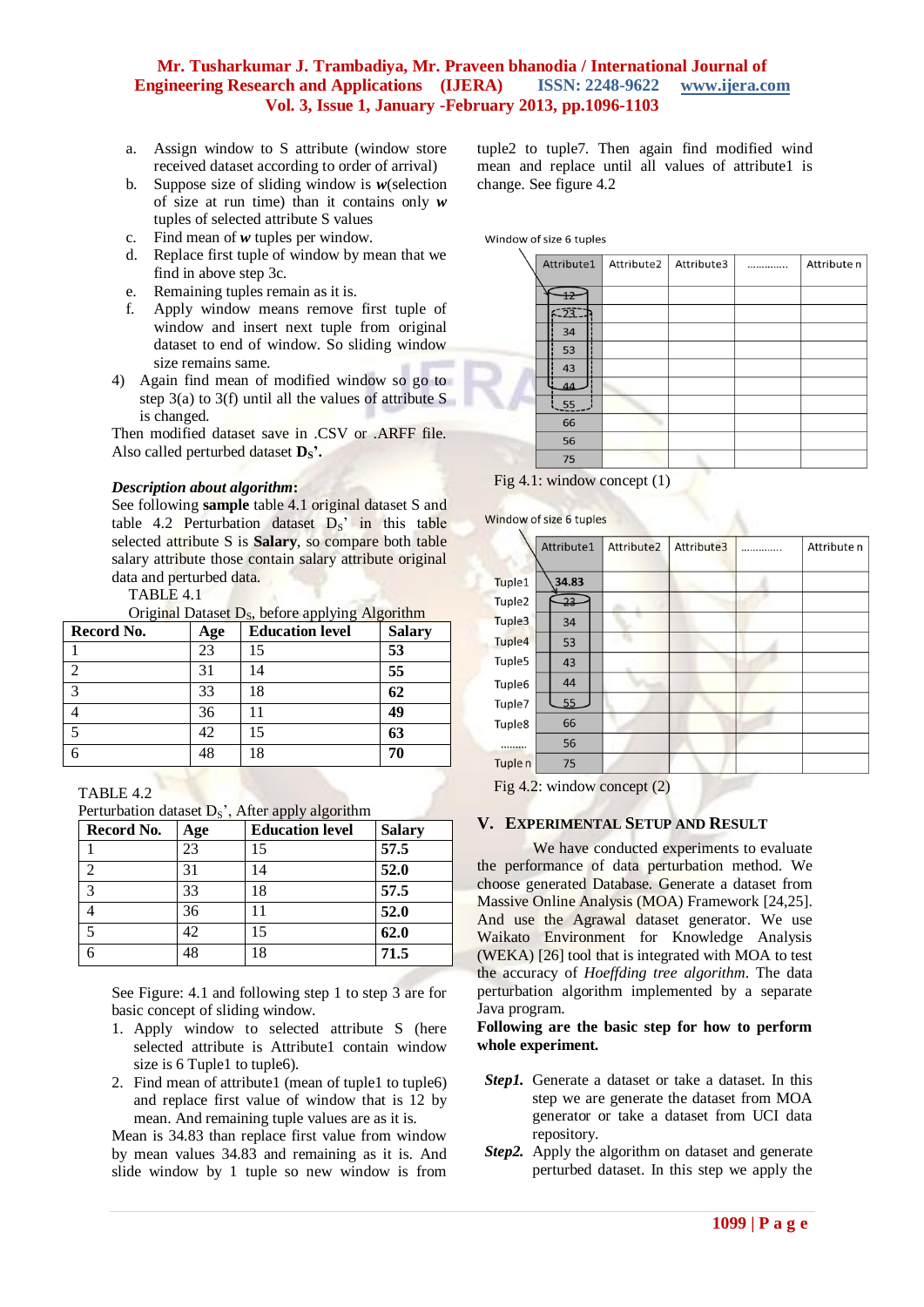algorithm on dataset. (*Perturb The Data Using Window approach*)

- *Step3.* Take one classification algorithm (*Hoeffding tree*) and apply on perturbed dataset. Use WEKA (MOA integrated) tool
- *Step4.* Generate a Classification model.

*Agrawal dataset:* Agrawal dataset that is generated by using MOA Framework that contain 200000 instances and 10 attributes. *Generator.AgrawalGenerator* [20] Generates one of ten different pre-defined loan functions. It was introduced by Agrawal et al. in [20]. It was a common source of data for early work on scaling up decision tree learners. The generator produces a stream containing nine attributes, six numeric and three categorical. Although not explicitly stated by the authors, a sensible conclusion is that these attributes describe hypothetical loan applications. There are ten functions defined for generating binary class labels from the attributes. Presumably these determine whether the loan should be approved.

*Adult Dataset:* Extraction was done by Barry Becker from the 1994 Census database. A set of reasonably clean records was extracted using the following conditions: ((AAGE>16) && (AGI>100) && (AFNLWGT>1)  $&&$  (HRSWK>0)). Prediction task is to determine whether a person makes over 50K a year. Adult dataset contain 48842 instances and 14 attributes. [21]

See the table 7.1 to 7.5 for experimental result of taken three original dataset also contain the result of perturbed dataset that generated by using perturbation algorithm. In table we denote **w** as a window size for data perturbation using window concept. In the first step we generate a perturbed dataset from taken original dataset by using proposed both perturbation algorithm that is *Perturb the Data Using Window approach*. By using Perturbation and Window approach we generate two perturbed dataset and window size is 3 and 4. In second step we apply the *Hoeffding Tree Algorithm* [19] with parameter Split Criterion are Info Gain**,** Tie Threshold: 0.05**,** Split Confidence: 0 on original dataset as well as perturbed dataset and create a classification model.

TABLE 5.1

Experimental result of

| rimental result of Agrawal dataset |                                  |    |                                               |       |
|------------------------------------|----------------------------------|----|-----------------------------------------------|-------|
|                                    | Original<br><b>Dataset</b>       |    | <b>Perturbed Dataset</b><br>(window approach) |       |
|                                    | <b>Agrawal</b><br><b>Dataset</b> |    | $w=3$                                         | $w=4$ |
| Instances                          | 200000                           |    |                                               |       |
| Attribute                          | 10<br>numeric)                   | (6 |                                               |       |
| $T_{ima}$                          |                                  |    |                                               |       |

0.59 | 0.51 | 0.83

classifier (%) 95.09 67.25 67.27

 $\begin{array}{c|c}\n\text{Kappa} & 0.8885 \\
\text{statistic} & 0.8885\n\end{array}$ 

| <b>TABLE</b> | 5.2 |
|--------------|-----|

 $\sim$ 

model create(s)

Time for

**Correctly** 

Kappa

Experimental result of Adult dataset

|                             | Original<br><b>Dataset</b>     | (sliding window) | <b>Perturbed Dataset</b> |
|-----------------------------|--------------------------------|------------------|--------------------------|
|                             | <b>Adult</b><br><b>Dataset</b> | $w=3$            | $w=4$                    |
| Instances                   | 32561                          |                  |                          |
| Attribute                   | 14<br>(6)<br>numeric)          |                  |                          |
| Time for model<br>create(s) | 0.09                           | 0.09             | 0.08                     |
| Correctly<br>classifier (%) | 82.52                          | 81.43            | 81.47                    |
| Kappa statistic             | 0.4661                         | 0.3982           | 0.406                    |
| TABLE                       |                                |                  | 5.3                      |

Confusion matrix of Agrawal Dataset

|                | Original |                |  |
|----------------|----------|----------------|--|
| <b>Class</b>   | Yes      | N <sub>0</sub> |  |
| Yes            | 129712   | 4860           |  |
| N <sub>0</sub> | 4954     | 60747          |  |
| $\frac{0}{0}$  | 95.09    |                |  |

TABLE 5.4

Confusion matrix of Adult Dataset

|               | Original |                |
|---------------|----------|----------------|
| <b>Class</b>  | Yes      | N <sub>0</sub> |
| Yes           | 3791     | 4050           |
| $\bf No$      | 1639     | 23081          |
| $\frac{0}{0}$ | 82.52    |                |

TABLE 5.5 Confusion matrix of Perturbed Agrawal Dataset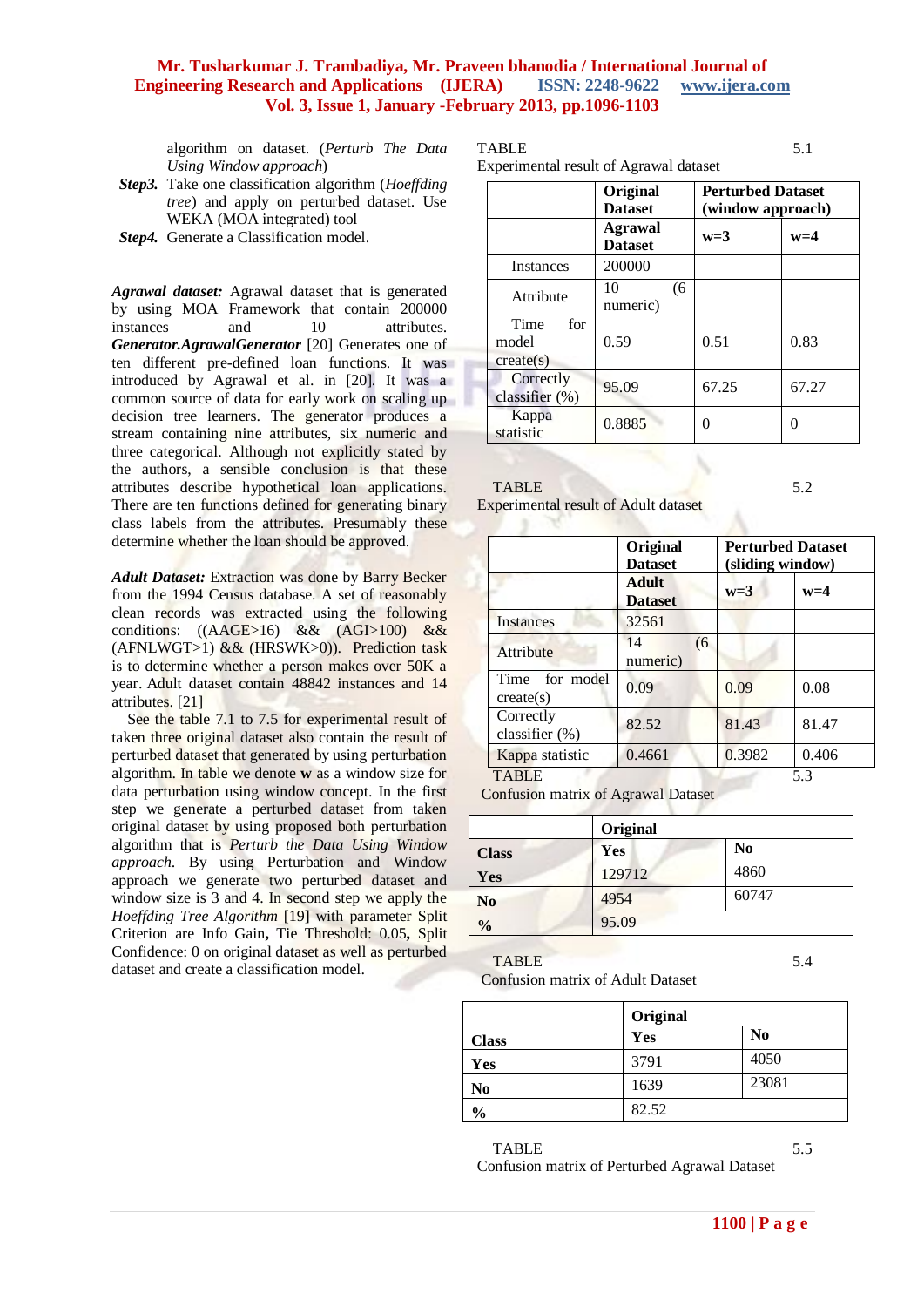|              | <b>Perturbed Dataset</b> |                |        |                |  |
|--------------|--------------------------|----------------|--------|----------------|--|
|              | $w=3$                    |                | $w=4$  |                |  |
| <b>Class</b> | Yes                      | N <sub>0</sub> | Yes    | N <sub>0</sub> |  |
| Yes          | 134445                   | 127            | 134530 | 42             |  |
| No           | 65366                    | 62             | 65406  | 22             |  |
| $\%$         | 67.25                    |                | 67.27  |                |  |

TABLE 5.6

Confusion matrix of Perturbed Adult Dataset

|              |       | <b>Perturbed Dataset</b> |       |      |  |  |
|--------------|-------|--------------------------|-------|------|--|--|
|              | $w=3$ |                          | $w=3$ |      |  |  |
| <b>Class</b> | Yes   | Yes                      | Yes   | Yes  |  |  |
| Yes          | 3016  | 3016                     | 3016  | 3016 |  |  |
| No           | 1213  | 1213                     | 1213  | 1213 |  |  |
| $\%$         | 81.43 |                          | 81.47 |      |  |  |



Figure 5.1 comparison of different perturbed Agrawal dataset classification model (in terms of correctly classified instances)







Figure 5.3 comparison of different perturbed Adult dataset classification model (in terms of correctly classified instances)









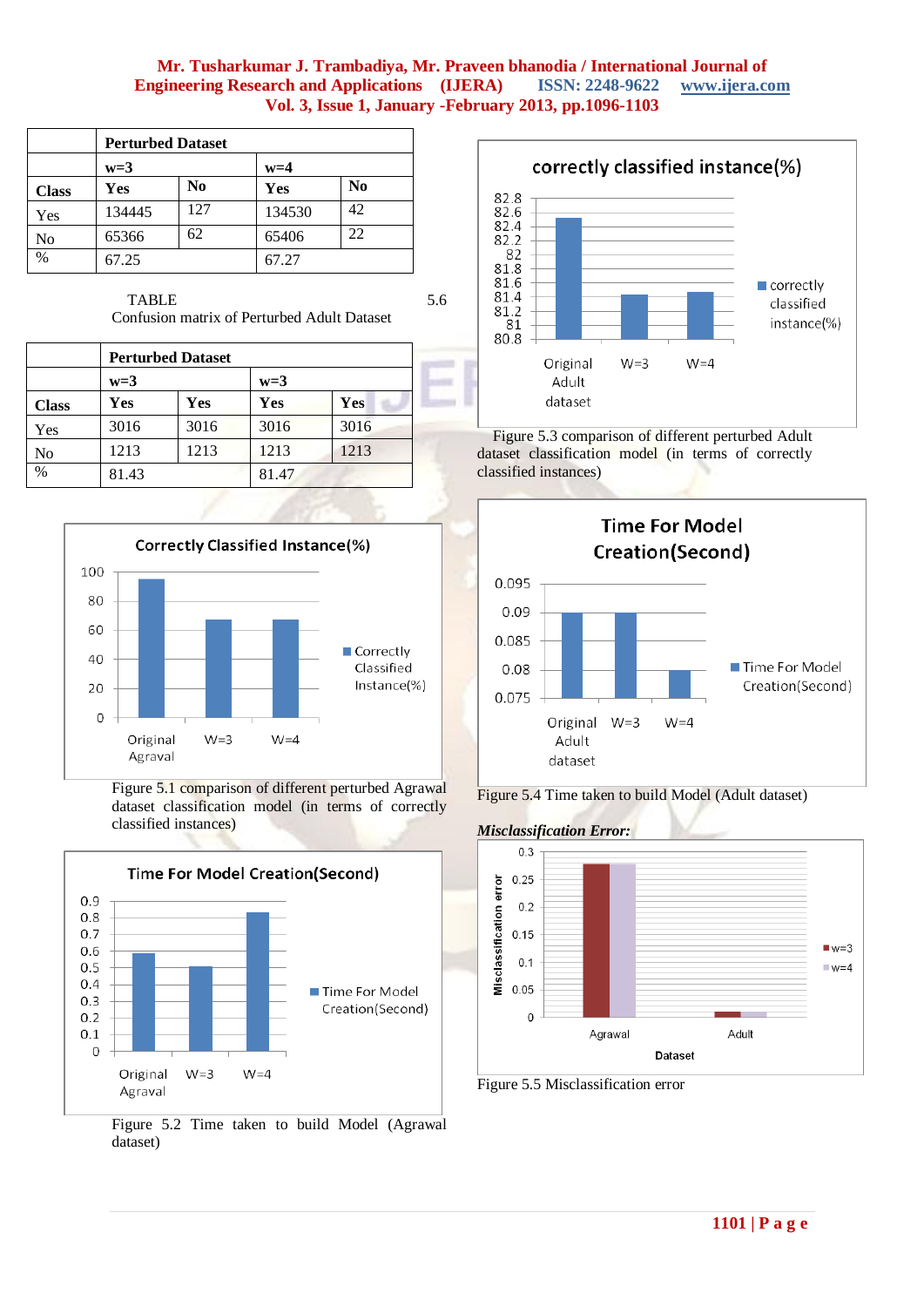Table 5.7 Experimental result in terms of misclassification error

| <b>Dataset</b> | Agrawal | Adult  |
|----------------|---------|--------|
| $w=3$          | 0.2783  | 0.0109 |
| $w=4$          | 0.2781  | 0.0105 |

#### **VI. CONCLUSION**

In this implementation paper we proposed the data perturbation method for privacy-preserving classification of data streams, which consists of two steps: date streams preprocessing and data streams mining. In the step of data streams preprocessing, we proposed algorithm for data perturbation that is used for perturb the data using window approach algorithm. Perturbation techniques are often evaluated with two basic metrics: level of privacy guarantee and level of model-specific data utility preserved, which is often measured by the loss of accuracy for data classification. By using data perturbation algorithm we generate different perturbed dataset. And in the second step we apply the Hoeffding tree algorithm on perturbed dataset. We have done experiment to generate classification model of original dataset and perturbed dataset. We evaluate the experiment result in terms of correctly classified instance, Misclassification error, kappa statistic, and data error measurement. The classification result of perturb dataset shows minimal information loss from original dataset classification.

## **REFERENCES**

- [1] D. Hand, H. Mannila and P. Smyth, "Principles" of Data Mining", The MIT Press,2001
- [2] Babcock, B. Babu, S. Datar, M. Motwani, R., and Widom, J.,"Models and issues in data stream systems". In Proceedings of the twenty-first ACM SIGMOD-SIGACT-SIGART symposium on Principles of database systems (PODS). Madison, Wisconsin, pp. 1-16, 2002.
- [3] Muthukrishnan, "Data streams: algorithms and applications", In Proceedings of the fourteenth annual ACM-SIAM symposium on discrete algorithms, 2003.
- [4] Chaudhry, N.A., Show, K., and Abdelgurefi, M. "Stream Data Management", Advances in Database system, Springer, Vol. 30, 2005.
- [5] Aggarwal, C.C, "Data Streams: Models and Algorithms", Springer, 2007.
- [6] Chu, F,"Mining Techniques for Data Streams and Sequences", Doctor of Philosophy Thesis: University of California, 2005.
- [7] M. Kholghi and M. Keyvanpour, "An analytical framework for data stream mining techniques based on challenges and requirements", International Journal of engineering science and

technology (IJEST).

- [8] A. Bifet, G. Holmes, R. Kirkby, and B. Pfahringer, "MOA: Massive Online Analysis", Journal of Machine Learning Research (JMLR), 2010.
- [9] Utgoff, P. E., "Incremental Induction of Decision Trees", Machine Learning, Vol. 4, pp. 161-186, 1989.
- [10] Schlimmer, J. C. and Fisher, D. H., "A Case Study of Incremental Concept Induction", Proceedings of the 5th International Conference on Artificial Intelligence, pp. 496-501, 1986.
- [11] Maloof, M. A. and Michalski, R. S., "Incremental Learning with Partial Instance Memory", Foundations of Intelligent Systems, Vol. 2366, pp. 16-27, 2002.
- [12] Jin, R. and Agrawal, "Efficient Decision Tree Construction on Streaming Data", Proceedings of the 9<sup>th</sup> ACM SIGKDD International Conference on Knowledge Discovery and Data Mining, pp. 571-576, 2003.
- [13] Street. And Kim, Y., "A Streaming Ensemble Algorithm (SEA) for Large-Scale Classification", Proceedings of the 7th International Conference on Knowledge Discovery and Data Mining, pp. 377-382, 2001.
- [14] Ddmingos, P. and Hulten, G., "Mining High-Speed Data Streams", Proceedings of the 6th ACM International Conference on Knowledge Discovery and Data Mining, pp. 71-80, 2000.
- [15] Maron, O. and Moore, "Hoeffding Races: Accelerating Model Selection Search for Classification and Function Approximation", Advances in Neural Information Processing Systems, pp. 59-66, 1993.
- [16] Gama, J., Rocha, R. and Medas, P., "Accurate Decision Trees for Mining High-Speed Data Streams", Proceedings of the 9th ACM International conference on Knowledge discovery and data mining, pp. 523-528, 2001.
- [17] Hulten, G., Spencer, L. and Ddmingos, P., "Mining Time-Changing Data Streams", Proceedings of the  $7<sup>th</sup>$  ACM SIGKDD International Conference on Knowledge Discovery and Data Mining, pp. 97-106, 2002.
- [18] Verykios, V. S., Bertino, K., Fovino, I. N., Provenza, L. P., Saygin, Y. and Theodoridis, Y., "State-of-the-Art in Privacy Preserving Data Mining", ACM SIGMOD Record, Vol. 33, pp. 50-57, 2004.
- [19] Du, W. and Zhan, Z., "Building Decision Tree Classifier on Private Data", Proceedings of IEEE International Conference on Privacy Security and Data Mining, pp. 1-8, 2002.
- [20] Agrawal, R. and Srikant, R., "Privacy-Preserving Data Mining", Proceedings of ACM SIGMOD International Conference on Management of Data, pp. 439-450, 2000.
- [21] Kantarcioglu, M. and Clifton, C., "Privacy-